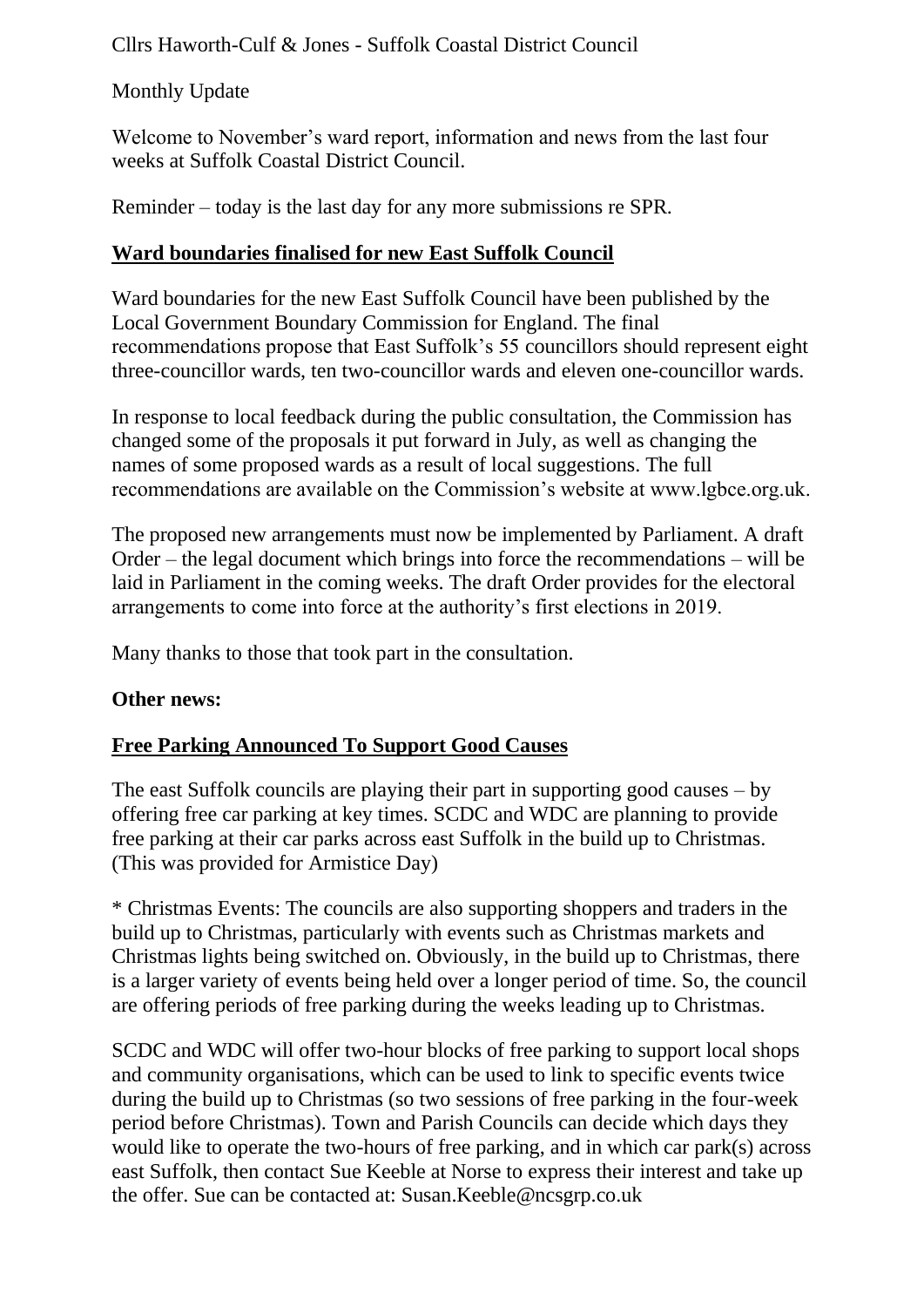### **Council aims to secure superfast broadband for the remote parts of rural Suffolk**

Work is now underway to deliver broadband to remote areas in the district. SCDC is committed to reaching the parts that will be missed by the general roll-out of superfast broadband across the county. While the council has played a full role in the Suffolk Better Broadband Programme, delivering superfast fibre broadband across Suffolk, it is clear that up to 3% of properties will have missed out, when the current programme is completed in 2020.

That 3% is disproportionately going to fall in rural areas. That's why the Suffolk Coastal Enabling Broadband Programme Board was set up last year, to ensure that these rural communities were not left behind. The council has worked with the local communities, plotting the worst-affected areas and what needed doing. This spring, the Conservative administration agreed to set aside £250,000 to pay for it. Work has now begun to deliver improved coverage in those areas, and ensure that all our Suffolk Coastal communities are able to grow and prosper. More information about our Enabling Better Broadband Programme is on the East Suffolk website, at this link: [https://www.eastsuffolk.gov.uk/community/enabling](https://www.eastsuffolk.gov.uk/community/enabling-better-broadband-in-suffolk-coastal/)[better-broadband-in-suffolk-coastal/](https://www.eastsuffolk.gov.uk/community/enabling-better-broadband-in-suffolk-coastal/) (TJ sits on this board)

### **Support available as Universal Credit rollout continues - reminder**

The rollout of Universal Credit continues across Suffolk Coastal, and the council has ensured that there is support in place to help people through the transition. This includes making sure they are supported through the application process as well as having all the information they need about the benefit changes. In the Suffolk Coastal area the final Jobcentres to move over to Universal Credit Full Service were Leiston, Felixstowe and Woodbridge, which became Full Service Jobcentres in October. A huge amount of information is already available on our website. We are also working with a whole range of partners to make sure that people in this area can access the support they need to take the worry and uncertainty out of the change to Universal Credit. Find out more about Universal Credit at: www.eastsuffolk.gov.uk/universal-credit

## **Green Bin Rollout & Removal of Unwanted Brown Bins**

Phase one of delivering the new garden waste bins to homes in Suffolk Coastal is now nearing completion, although the council will continue to deliver the new bins to those who signed up for the scheme later on. All unwanted brown bins will now be collected. This is being done area by area, according to the normal routes and dates for collection. A week before the removal of the brown bins, refuse crews will leave a hanger on all grey bins when they empty these. The hanger will explain what to do and when to put the brown bins out for us to take away.

If the brown bin is no longer required, households are being asked to put the unwanted bin out with their blue bin on the normal collection day, and re-use the bin hanger. Please securely attach the hanger to the unwanted brown bin so that the 'tick' is clearly visible. Residents can also put a note on any unwanted brown bin, asking for it to be taken away. Just make sure it is securely attached and clearly visible. On collection day, the refuse crews will empty ALL brown bins as well as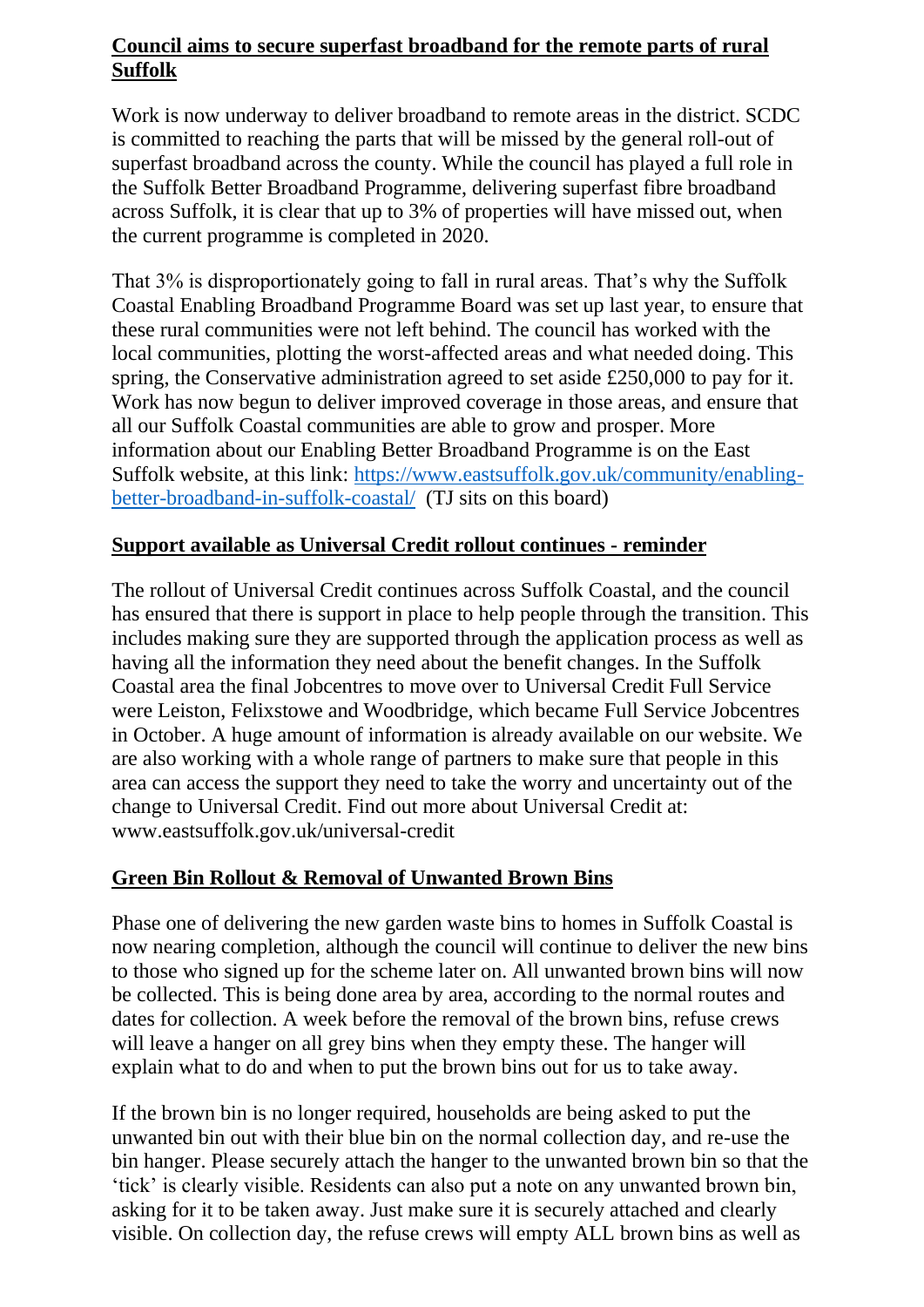green bins. Any unwanted brown bins will then be sprayed with temporary paint and left on the side of the road. The removal crews will pick these up later on the same day. The removal crews will only take the bins with the sprayed marking. If there is any doubt as to whether the bin is wanted or not, it will not be removed.

SCDC will aim to publish a weekly schedule on the website of the roads from which the bins will be collected. This may change, depending on how many bins are left out for removal.

## **Polling Station Review**

Suffolk Coastal and Waveney District Councils are currently reviewing the polling stations before the elections taking place in May 2019. As part of the review, everyone has the opportunity to comment on the polling stations used, and their suitability, facilities and accessibility. The (Acting) Returning Officer (ARO) published his report and recommendations last month, which is open for public consultation until 30 November 2018. The final proposals will be presented and considered at a full meeting of the East Suffolk Shadow Council on 28 January 2019.

Comments or representations can be made in writing to:

\* Electoral Services, Suffolk Coastal District Council, East Suffolk House, Riduna Park, Station Road, Melton, Woodbridge IP12 1RT

\* Electoral Services, Waveney District Council, 2 Canning Road, Lowestoft, NR33 0EQ or by email to elections@eastsuffolk.gov.uk

More details about the review and a schedule showing the current polling district areas and their allocated polling station venues can be found on the East Suffolk website: www.eastsuffolk.gov.uk/elections/review-of-polling-districts-pollingplaces-and-polling-stations-2018/

For more information, please contact the Electoral Services Team on 01394 444 685 or 01502 523 238.

#### **Honour Run 2018 success**

The first ever Honour Run proved to be a great success when it took place on Sunday (21 October 2018). Around 250 walkers, joggers and runners of all ages took part in the run and raised a total of £2,600 for the Suffolk British Legion Poppy Appeal, which supports serving and ex-serving men and women in the armed forces.

"This is the first time we've put on this kind of event and it was a huge success. Thank you to everyone who took part in the run and all the volunteers who helped us run the event", said Cllr TJ Haworth-Culf, Suffolk Coastal's Cabinet Member with responsibility for customers, communities and leisure. "We raised £2,600 for the Suffolk British Legion Poppy Appeal which is fantastic. We even got some exercise and fresh air while doing so - what better way to spend a Sunday morning?"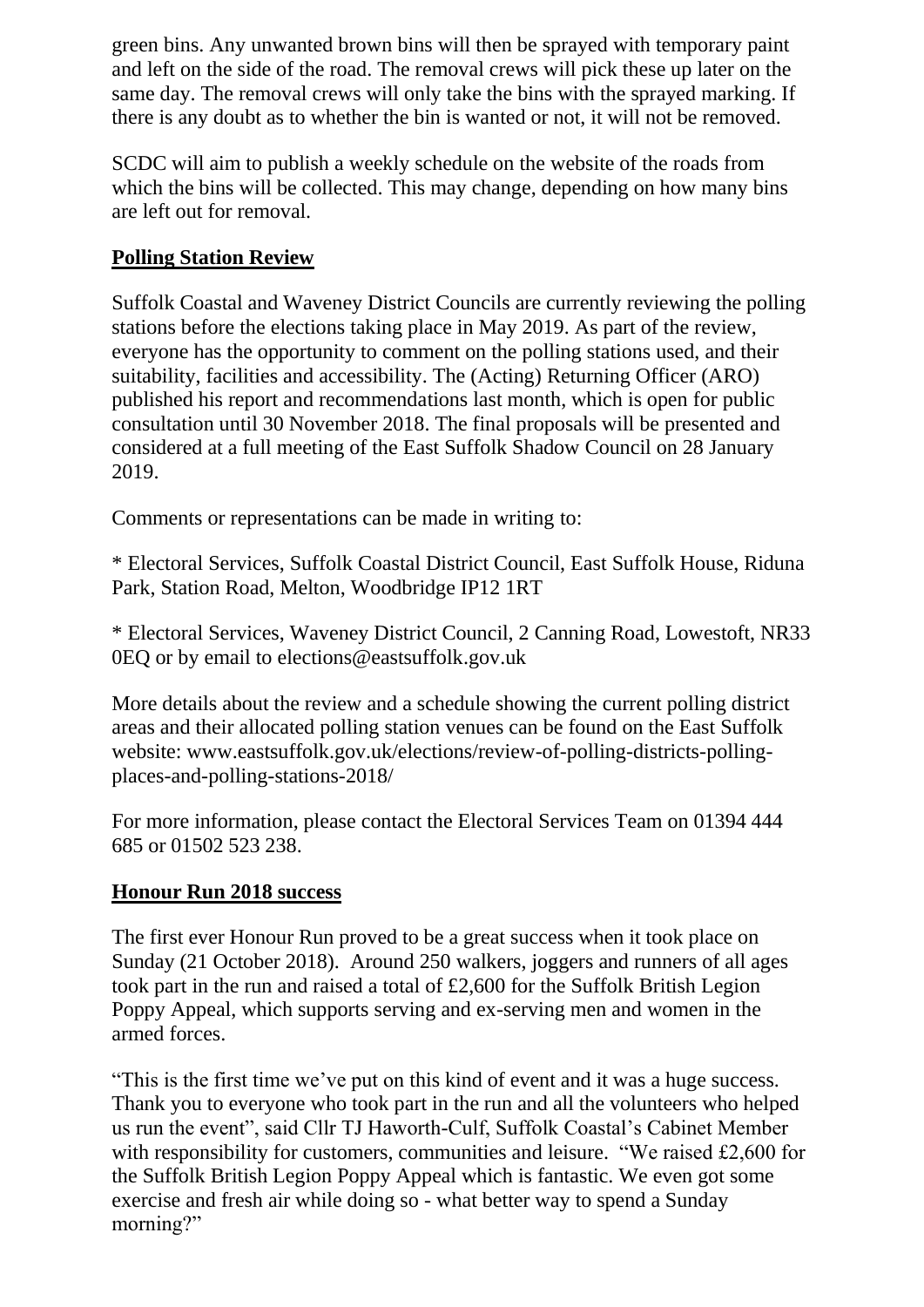The event was organised by Suffolk Coastal District Council and Suffolk British Legion with thanks going to the Forestry Commission and Rock Barracks who supported the event by letting us to use of the facilities.

Local companies also got involved by contributing to goodie bags for everyone who crossed the finishing line. These include East of England Coop, Farm Field Crisps, Munchy Seeds and Places Leisure.

The run took place in Rendlesham Forest, which was established during the First World War when Britain had an increasing demand for timber. The Royal British Legion is leading the nation in the Thank You movement – to say thank you to the WW1 generation who served, sacrificed and changed the world we live in today. #Thankyou100

### **Crucial Crew helps children keep safe**

Children in Suffolk Coastal were invited to learn more about safety in a fun and engaging environment at the end of October. Crucial Crew teaches Year 6 pupils  $(10 - 11$  years) about staying safe in their everyday lives. Organised by SCDC and the Suffolk Coastal Rotary Clubs, Crucial Crew is supported by a number of partnership agencies including the Police, Fire Service, Suffolk Coastal Active Communities Team, Suffolk County Council, Turning Point, Make a Chance Team and One Life Suffolk, with funding raised by the Rotary District clubs. It teaches children how to tackle the dangers they may face in their everyday lives and helps to prevent them from becoming involved in crime. The scheme raises their awareness in a fun and effective way, so that they may be better equipped to increase their own and others safety. Scenarios include first aid, fire safety, internet safety, healthy eating, road safety, anti-social behaviour, bullying and alcohol/substance misuse.

#### **Consultation on New Dog Controls**

Suffolk Coastal is asking local people if they want us to implement a series of new dog control orders. In recent months, the Council has introduced a number of Public Space Protection Orders (PSPOs). These have been largely to replace existing byelaws across the district. However, a number of communities, through their Town and Parish Councils, have now asked us to consider introducing additional dog controls within their areas. So, before Suffolk Coastal makes any decision on this issue, it is asking for the views of local people through a 6-week public consultation - which starts on Monday, 12 November, and runs until Friday, 21 December 2018.

This is not about Suffolk Coastal District Council wanting to bring in draconian restrictions on dogs or their owners. We are carrying out this consultation in response to local communities asking for additional controls in specific areas to allow everyone to enjoy the amenities. Suffolk Coastal is a dog friendly district and we recognise that most dog owners are incredibly responsible about where they walk their dogs, and cleaning up after their pets. However, the local communities feel there are certain areas where dogs should be controlled and kept on leads. We have a legal duty to consider these requests and also consult with the wider public, before making any decision. We would encourage people to take this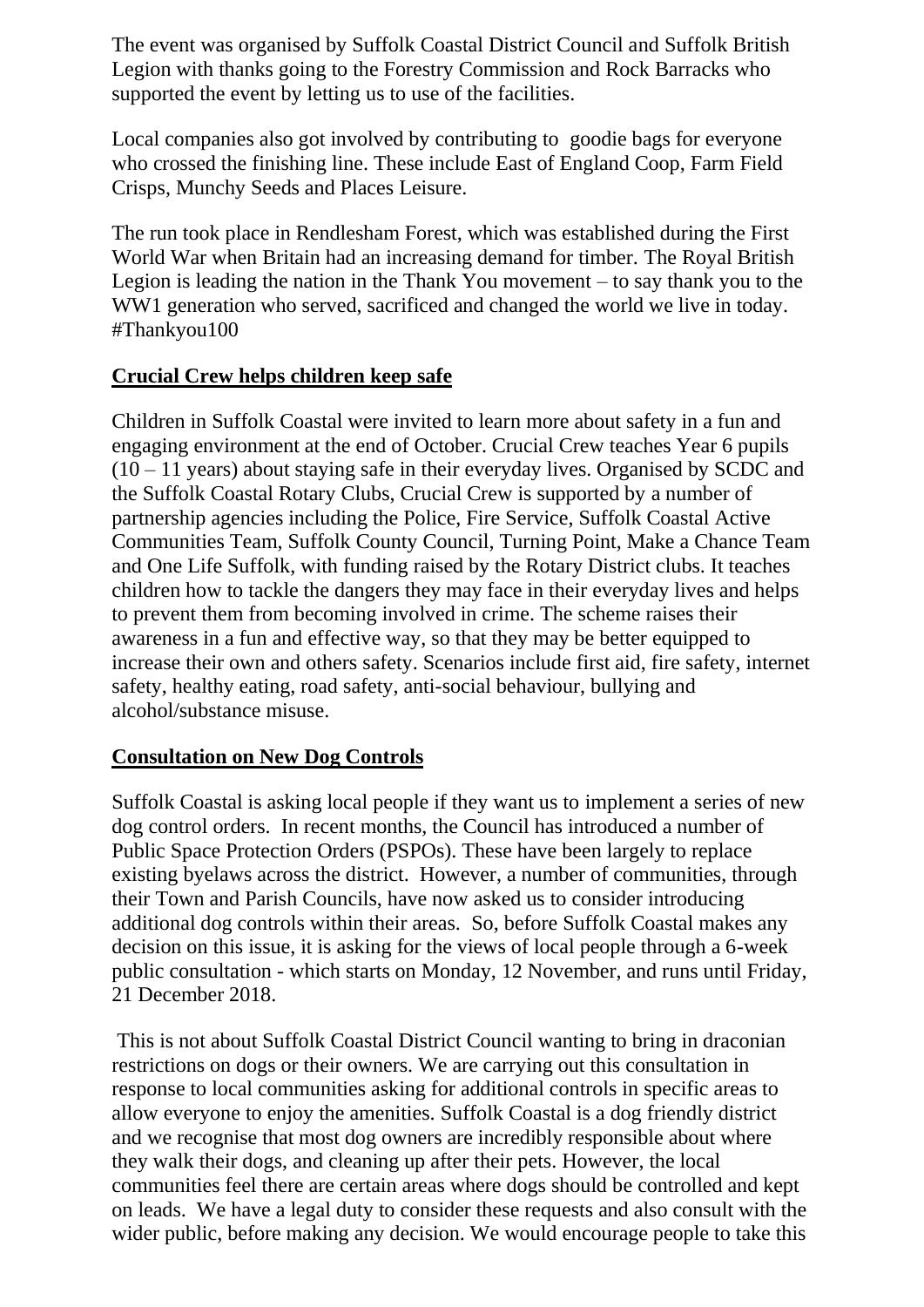opportunity to have their say on these draft proposals, so we can make our final decision based on a clear consensus of public opinion.

In total, six new PSPOs are being suggested. One is the replacement of an existing by-law, to exclude dogs and dogs on leads on defined areas of Thorpeness Beach from 1 May to 30 September each year.

The five new controls relate to:

- Dogs on leads on Charsfield recreation ground
- Dogs on leads within Martello Park, Felixstowe
- Dogs on leads on Felixstowe Town Hall Gardens
- Dogs on leads on Felixstowe Seafront Gardens
- Exclusion of dogs from Langer Park children's play area, Felixstowe (NB. This purely covers the area of Langer Park, where the swings and other play equipment is  $-$  not the whole park!).

#### [Full details of the proposed orders.](http://www.eastsuffolk.gov.uk/environment/environmental-protection/animals/dog-control/public-space-protection-orders/)

http://www.eastsuffolk.gov.uk/environment/environmentalprotection/animals/dog-control/public-space-protection-orders/

If you wish to comment on these proposed new Public Space Protection Orders, please do so through the [online survey](https://www.surveymonkey.co.uk/r/9WMGHR7)  [form](https://www.surveymonkey.co.uk/r/9WMGHR7) https://www.surveymonkey.co.uk/r/9WMGHR7 or email: [environment@eastsuffolk.gov.uk](mailto:environment@eastsuffolk.gov.uk)

Or you can write to: PSPO Consultation, c/o Environmental Protection, Suffolk Coastal District Council, East Suffolk House, Station Road, Melton Suffolk IP12 1RT

Your comments should reach us by no later than midnight on Friday, 21 December 2018.

All consultation responses will be given due consideration by the Council before any orders are made. The final decision will rest with the Suffolk Coastal District Council and will be scheduled for consideration at a Cabinet meeting after the closure of the consultation period.

If you require any further information or have any queries related to this matter, please contact or write to us using the details given above.

### **Network Power - Useful information for the coming months (please share with others/website/social media etc)**

Network Power – "The electricity network is built to be resilient but extreme weather can damage overhead power lines resulting in some customers losing their electricity supply. Where this happens we work to restore power as quickly and safely as possible. We have organised for additional staff in our contact centre to help customers whose electricity supply might be affected by the predicted weather, and we have called-up additional engineers to carry out repairs to our electricity network."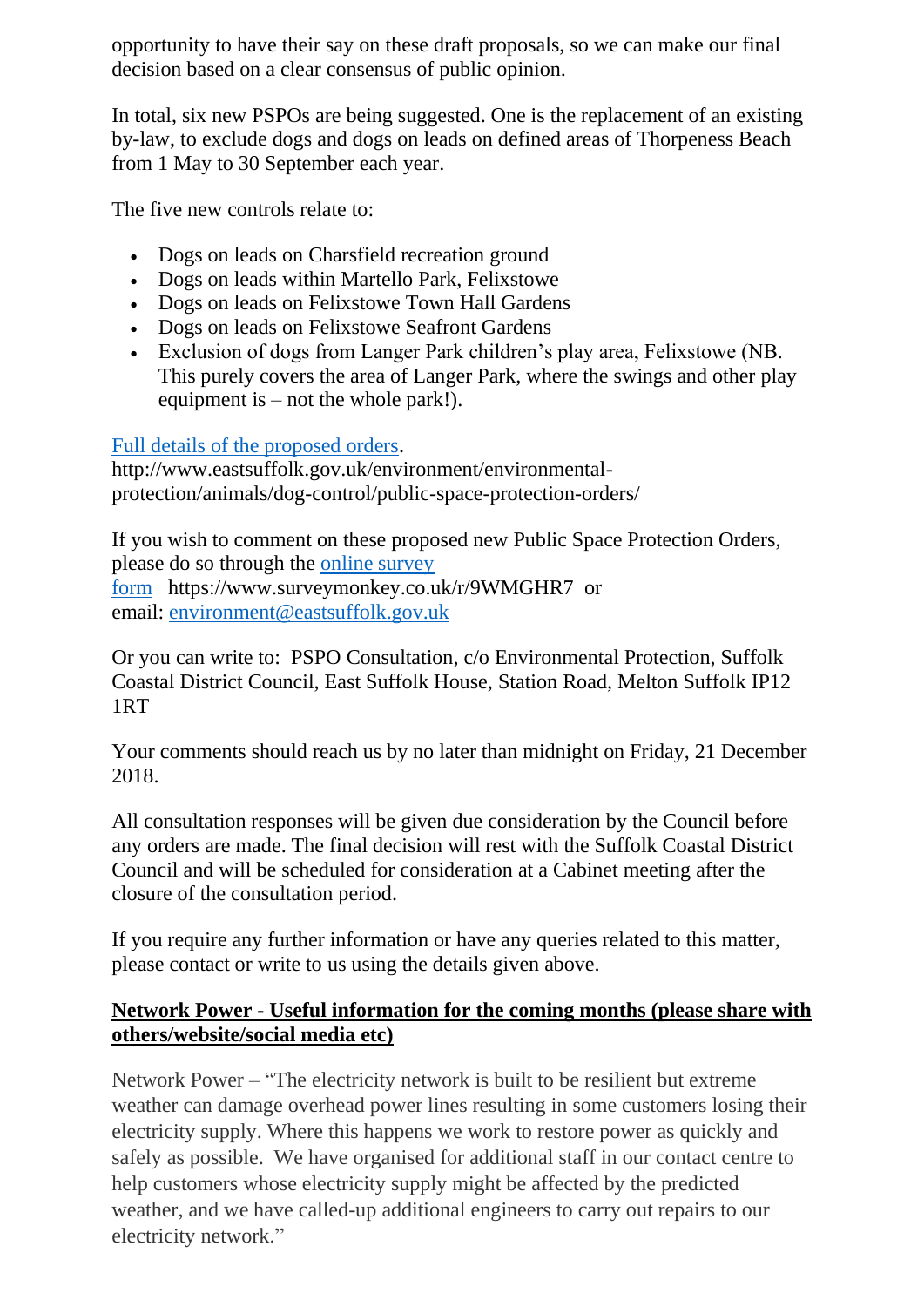Both you and your local residents will be able to find regular updates on our website [www.ukpowernetworks.co.uk](http://www.ukpowernetworks.co.uk/) and social media @UKPowerNetworks throughout this period.

Anyone experiencing a power cut can:

Call 105 to report power cuts and damage to the electricity network, or 0800 3163 105 (from a corded phone or mobile phone if you have no power)

Visit [www.ukpowernetworks.co.uk](http://www.ukpowernetworks.co.uk/) for the latest updates

Visit [www.ukpowernetworks.co.uk/powercut](http://www.ukpowernetworks.co.uk/powercut) and type in their postcode to view our live power cut map

Tweet @ukpowernetworks to report a power cuts or to receive updates

"We urge the public to stay well clear from power lines and anyone spotting a damaged power line needs to report it to us immediately by calling 105 from a landline or mobile phone. If they see electricity lines that are down or causing significant risk to the public they should call 999. We provide extra help to customers on our Priority Service Register during a power cut. Households with older or disabled people, those with children under five, or where someone uses medical or mobility equipment that requires electricity as well as other reasons can join the register. You can find out more information about our Priority Service on our website: [ukpowernetworks.co.uk/priority.](http://www.ukpowernetworks.co.uk/priority)"

If you would like to share information about preparing for the extreme weather or the priority service register on social media you might like to use the following:

@UKPowerNetworks has extra staff on hand 24/7 to deal with the impact of the current extreme weather. Call 105 to report a power cut and visit <https://www.ukpowernetworks.co.uk/storm-centre-prepare>

Do you, or someone you know, need extra support during a power cut? @UKPowerNetworks provides free services to vulnerable customers. Visit <https://www.ukpowernetworks.co.uk/power-cut/priority-services-register> for more information.

We hope this information is helpful and please do share it with local residents and members of your community who would find it helpful.

Finally:

November's cabinet meeting

SCDC's cabinet met on Tuesday 6th November 2018. Items discussed included:

\* Transformation Funding – Acceptance of Grant - SCDC, on behalf of all the Suffolk councils, has received a grant of £87,500 to deliver a pilot scheme supporting patients with housing needs when they are discharged from hospital, as well as reducing the chance of them being admitted to hospital.